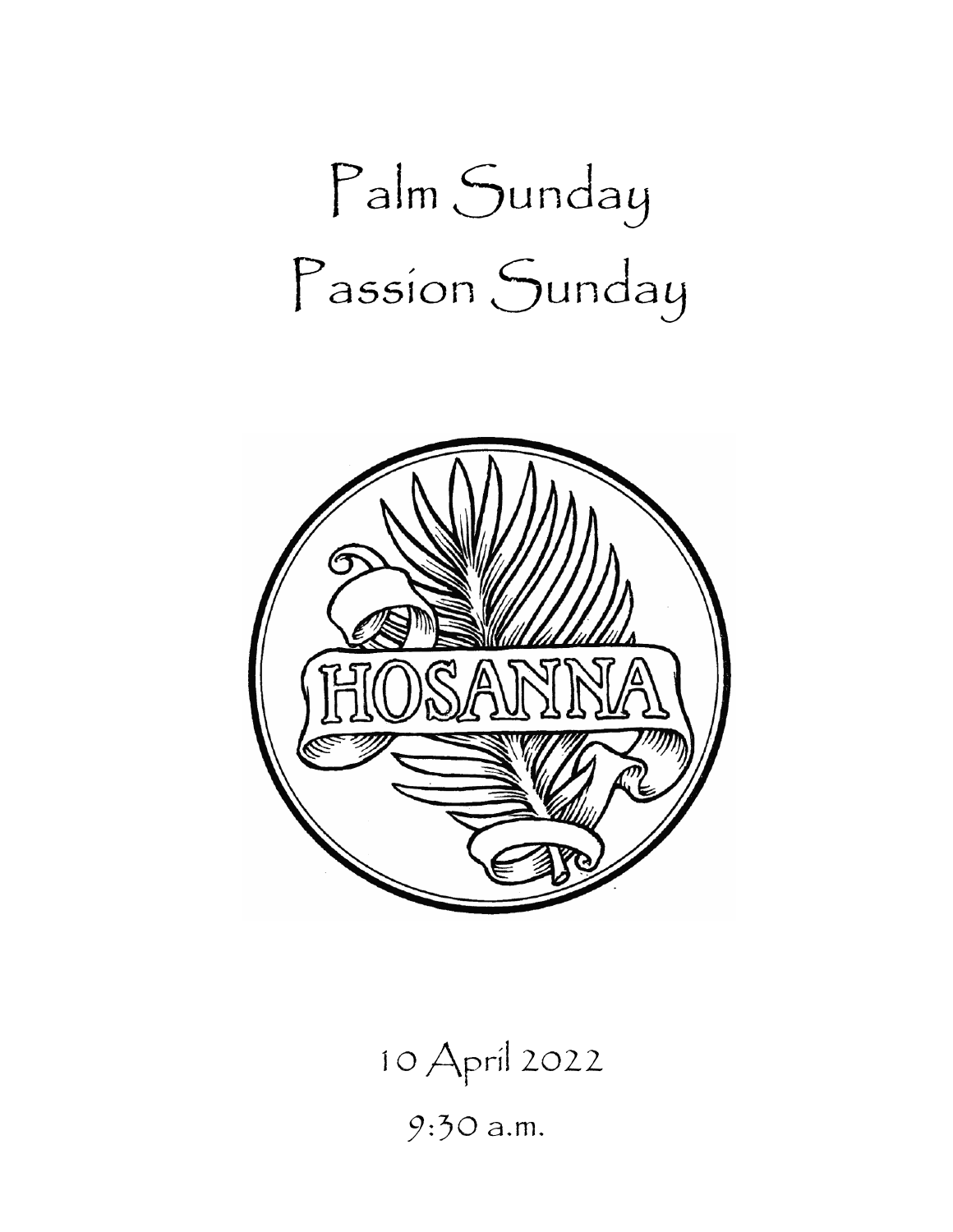The Sunday of the Passion: Palm Sunday  $\sim$  10 April 2022

9:30 a.m. LITURGY OF THE PALMS, PASSION GOSPEL, AND HOLY EUCHARIST

Prelude **March on Handel's "Lift up your heads"** Alexandre Guilmant

# The Liturgy of the Palms

Celebrant: Blessed is the King who comes in the name of the Lord. People: Peace in heaven and glory in the highest. Celebrant: Let us pray. Assist us mercifully with your help, O Lord God of our salvation, that we may enter with joy upon the contemplation of those mighty acts, whereby you have given us life and immortality; through

## A Reading from the Gospel **Example 28** and the Second Luke 19:28-40 **Luke 19:28-40**

Jesus Christ our Lord. Amen.

Celebrant: The Holy Gospel according to Luke.

After telling a parable to the crowd at Jericho, Jesus went on ahead, going up to Jerusalem. When he had come near Bethphage and Bethany, at the place called the Mount of Olives, he sent two of the disciples, saying, "Go into the village ahead of you, and as you enter it you will find tied there a colt that has never been ridden. Untie it and bring it here. If anyone asks you, 'Why are you untying it?' just say this, 'The Lord needs it.'" So those who were sent departed and found it as he had told them. As they were untying the colt, its owners asked them, "Why are you untying the colt?" They said, "The Lord needs it." Then they brought it to Jesus; and after throwing their cloaks on the colt, they set Jesus on it. As he rode along, people kept spreading their cloaks on the road. As he was now approaching the path down from the Mount of Olives, the whole multitude of the disciples began to praise God joyfully with a loud voice for all the deeds of power that they had seen, saying, "Blessed is the king who comes in the name of the Lord! Peace in heaven, and glory in the highest heaven!" Some of the Pharisees in the crowd said to him, "Teacher, order your disciples to stop." He answered, "I tell you, if these were silent, the stones would shout out."

Blessing over the Branches

The congregation will raise their palms to receive their Blessing of the Palms, then join in the procession as able and willing. Those wishing to join the procession may step in following the cross and celebrant.

Celebrant: The Lord be with you. People: And also with you. Celebrant: Let us give thanks to the Lord our God. People: It is right to give God thanks and praise.

Celebrant: It is right to praise you, Almighty God, for the acts of love by which you have redeemed us through your Son Jesus Christ our Lord. On this day he entered the holy city of Jerusalem in triumph, and was proclaimed as King of kings by those who spread their garments and branches of palm along his way. Let these branches be for us signs of his victory, and grant that we who bear them in his name may ever hail him as our King, and follow him in the way that leads to eternal life; who lives and reigns in glory with you and the Holy Spirit, now and for ever. Amen.

Celebrant: Blessed is the one who comes in the name of the Lord. People: Hosanna in the highest. Celebrant: Let us go forth in peace; People: In the name of Christ. Amen.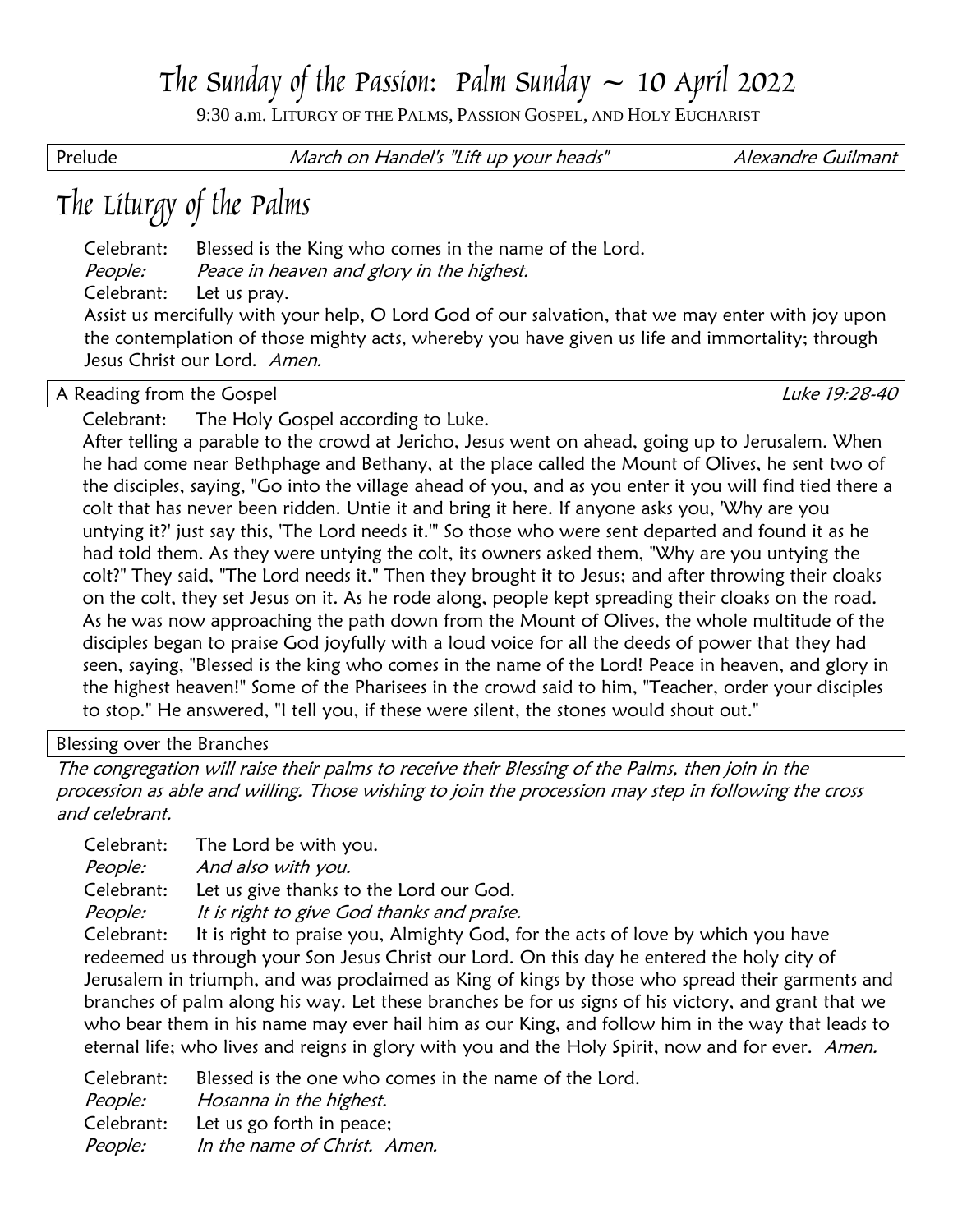# The Invitatory

## Opening Sentences

| Celebrant:     | Blessed be God: Father, Son, and Holy Spirit;       |
|----------------|-----------------------------------------------------|
| <i>People:</i> | And blessed be his kingdom, now and for ever. Amen. |
| Celebrant:     | The Lord be with you.                               |
| <i>People:</i> | And also with you.                                  |
| Celebrant:     | Let us pray.                                        |

## The Collect of the Day

Celebrant: Almighty and everliving God, in your tender love for the human race you sent your Son our Savior Jesus Christ to take upon him our nature, and to suffer death upon the cross, giving us the example of his great humility: Mercifully grant that we may walk in the way of his suffering, and also share in his resurrection; through Jesus Christ our Lord, who lives and reigns with you and the Holy Spirit, one God, for ever and ever. Amen.

# The Word of the Lord

Lessons of the Day

First Lesson: Isaiah 50:4-9a

Reader: A reading from the book of Isaiah.

The Lord God has given me the tongue of a teacher, that I may know how to sustain the weary with a word. Morning by morning he wakens—wakens my ear to listen as those who are taught. The Lord God has opened my ear, and I was not rebellious, I did not turn backward. I gave my back to those who struck me, and my cheeks to those who pulled out the beard; I did not hide my face from insult and spitting. The Lord God helps me; therefore I have not been disgraced; therefore I have set my face like flint, and I know that I shall not be put to shame; he who vindicates me is near. Who will contend with me? Let us stand up together. Who are my adversaries? Let them confront me. It is the Lord God who helps me; who will declare me guilty? The Word of the Lord.

People: Thanks be to God.

Psalm Psalm 31:9-16

Officiant: Please join me in reciting Psalm 126. The congregation will respond on the italicized verses.

9 Have mercy on me, O Lord, for I am in trouble; \*

my eye is consumed with sorrow, and also my throat and my belly.

10 For my life is wasted with grief, and my years with sighing; \* my strength fails me because of affliction, and my bones are consumed.

11 I have become a reproach to all my enemies and even to my neighbors, a dismay to those of my acquaintance; \* when they see me in the street they avoid me.

12 I am forgotten like a dead man, out of mind; \* I am as useless as a broken pot.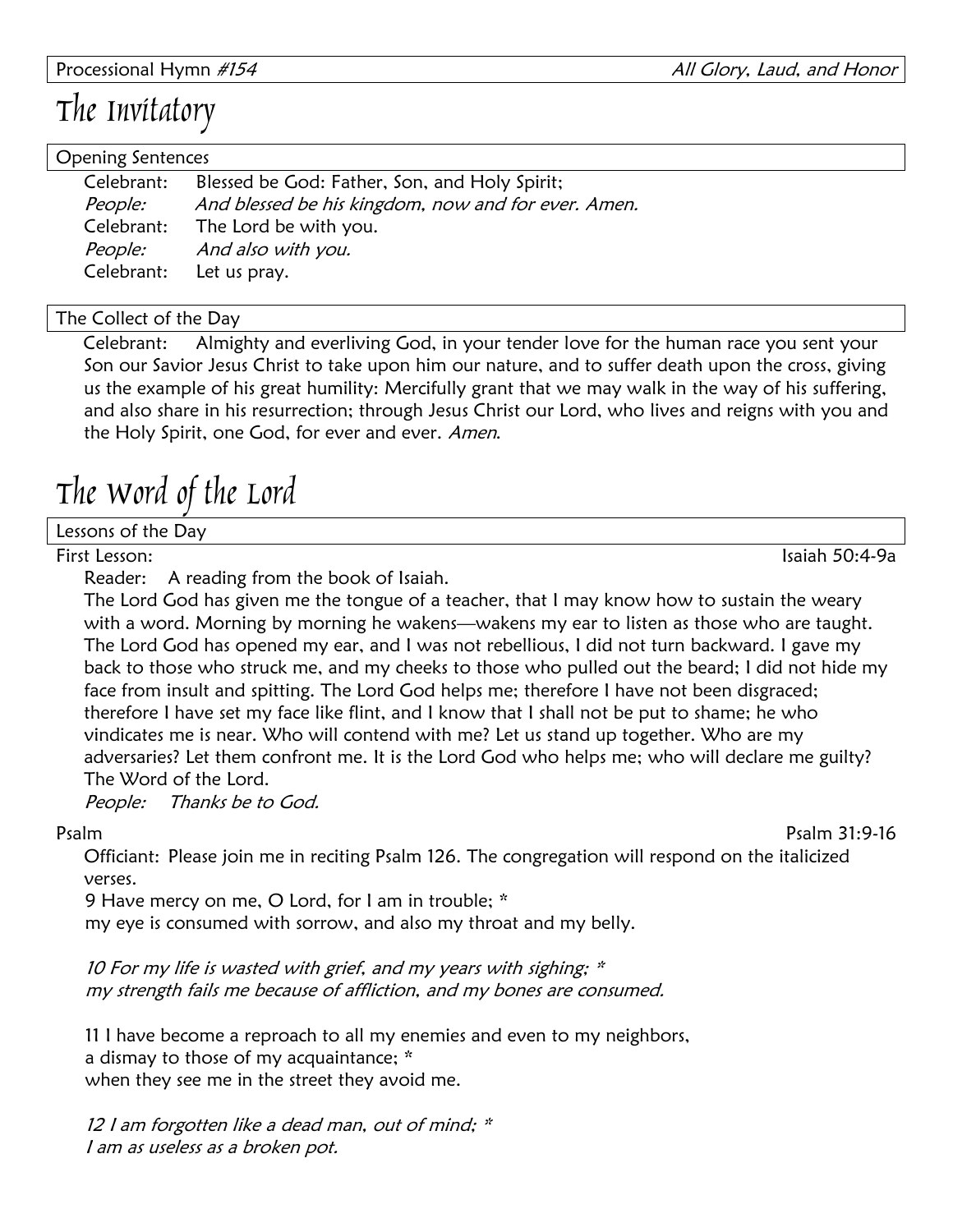13 For I have heard the whispering of the crowd; fear is all around; \* they put their heads together against me; they plot to take my life.

14 But as for me, I have trusted in you, O Lord. \* I have said, "You are my God.

15 My times are in your hand; \* rescue me from the hand of my enemies, and from those who persecute me.

16 Make your face to shine upon your servant, \* and in your loving-kindness save me."

Reader: A reading from the letter to the Philippians.

Let the same mind be in you that was in Christ Jesus, who, though he was in the form of God, did not regard equality with God as something to be exploited, but emptied himself, taking the form of a slave, being born in human likeness. And being found in human form, he humbled himself and became obedient to the point of death—even death on a cross. Therefore God also highly exalted him and gave him the name that is above every name, so that at the name of Jesus every knee should bend, in heaven and on earth and under the earth, and every tongue should confess that Jesus Christ is Lord, to the glory of God the Father.

The Word of Lord. People: Thanks be to God.

Alone thou goest forth, O Lord

Gospel Luke 22:14-23:49

People may be seated for the reading of the Passion Gospel until indicated to stand or kneel. Choose to stand or kneel as you are able; remaining seated is an acceptable option. Selected readers come forward to stand in front of the altar at this time.

When the hour for the Passover meal came, Jesus took his place at the table, and the apostles with him. He said to them, "I have eagerly desired to eat this Passover with you before I suffer; for I tell you, I will not eat it until it is fulfilled in the kingdom of God." Then he took a cup, and after giving thanks he said, "Take this and divide it among yourselves; for I tell you that from now on I will not drink of the fruit of the vine until the kingdom of God comes." Then he took a loaf of bread, and when he had given thanks, he broke it and gave it to them, saying, "This is my body, which is given for you. Do this in remembrance of me." And he did the same with the cup after supper, saying, "This cup that is poured out for you is the new covenant in my blood. But see, the one who betrays me is with me, and his hand is on the table. For the Son of Man is going as it has been determined, but woe to that one by whom he is betrayed!" Then they began to ask one another, which one of them it could be who would do this.

A dispute also arose among them as to which one of them was to be regarded as the greatest. But he said to them, "The kings of the Gentiles lord it over them; and those in authority over them are called benefactors. But not so with you; rather the greatest among you must become like the youngest, and the leader like one who serves. For who is greater, the one who is at the table or the one who serves? Is it not the one at the table? But I am among you as one who serves.

"You are those who have stood by me in my trials; and I confer on you, just as my Father has conferred on me, a kingdom, so that you may eat and drink at my table in my kingdom, and you will sit on thrones judging the twelve tribes of Israel.

Second Reading **Philippians 2:5-11**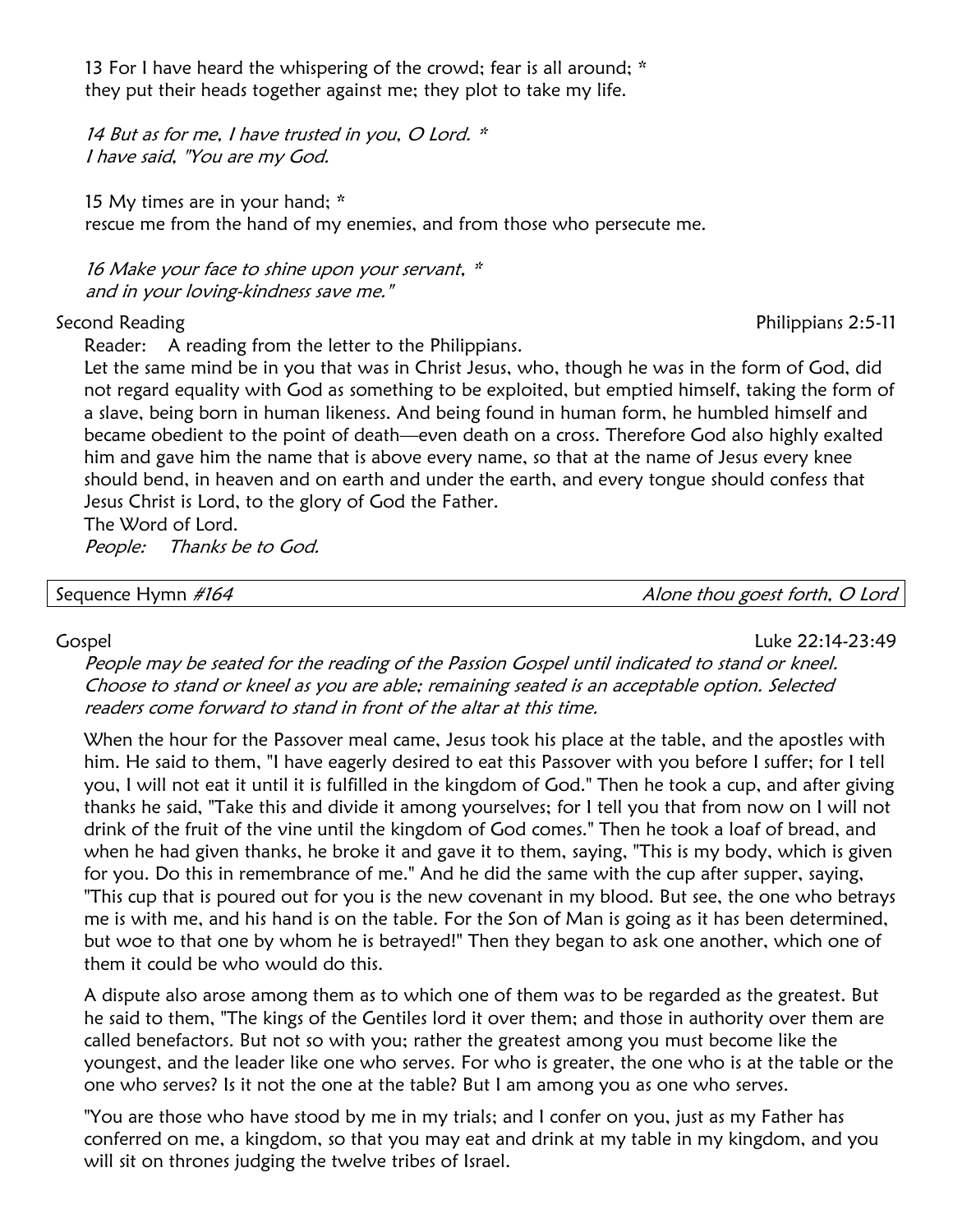"Simon, Simon, listen! Satan has demanded to sift all of you like wheat, but I have prayed for you that your own faith may not fail; and you, when once you have turned back, strengthen your brothers." And he said to him, "Lord, I am ready to go with you to prison and to death!" Jesus said, "I tell you, Peter, the cock will not crow this day, until you have denied three times that you know me."

He said to them, "When I sent you out without a purse, bag, or sandals, did you lack anything?" They said, "No, not a thing." He said to them, "But now, the one who has a purse must take it, and likewise a bag. And the one who has no sword must sell his cloak and buy one. For I tell you, this scripture must be fulfilled in me, `And he was counted among the lawless'; and indeed what is written about me is being fulfilled." They said, "Lord, look, here are two swords." He replied, "It is enough."

He came out and went, as was his custom, to the Mount of Olives; and the disciples followed him. When he reached the place, he said to them, "Pray that you may not come into the time of trial." Then he withdrew from them about a stone's throw, knelt down, and prayed, "Father, if you are willing, remove this cup from me; yet, not my will but yours be done." Then an angel from heaven appeared to him and gave him strength. In his anguish he prayed more earnestly, and his sweat became like great drops of blood falling down on the ground. When he got up from prayer, he came to the disciples and found them sleeping because of grief, and he said to them, "Why are you sleeping? Get up and pray that you may not come into the time of trial."

While he was still speaking, suddenly a crowd came, and the one called Judas, one of the twelve, was leading them. He approached Jesus to kiss him; but Jesus said to him, "Judas, is it with a kiss that you are betraying the Son of Man?" When those who were around him saw what was coming, they asked, "Lord, should we strike with the sword?" Then one of them struck the slave of the high priest and cut off his right ear. But Jesus said, "No more of this!" And he touched his ear and healed him. Then Jesus said to the chief priests, the officers of the temple police, and the elders who had come for him, "Have you come out with swords and clubs as if I were a bandit? When I was with you day after day in the temple, you did not lay hands on me. But this is your hour, and the power of darkness!"

Then they seized him and led him away, bringing him into the high priest's house. But Peter was following at a distance. When they had kindled a fire in the middle of the courtyard and sat down together, Peter sat among them. Then a servant-girl, seeing him in the firelight, stared at him and said, "This man also was with him." But he denied it, saying, "Woman, I do not know him." A little later someone else, on seeing him, said, "You also are one of them." But Peter said, "Man, I am not!" Then about an hour later still another kept insisting, "Surely this man also was with him; for he is a Galilean." But Peter said, "Man, I do not know what you are talking about!" At that moment, while he was still speaking, the cock crowed. The Lord turned and looked at Peter. Then Peter remembered the word of the Lord, how he had said to him, "Before the cock crows today, you will deny me three times." And he went out and wept bitterly.

Now the men who were holding Jesus began to mock him and beat him; they also blindfolded him and kept asking him, "Prophesy! Who is it that struck you?" They kept heaping many other insults on him.

When day came, the assembly of the elders of the people, both chief priests and scribes, gathered together, and they brought him to their council. They said, "If you are the Messiah, tell us." He replied, "If I tell you, you will not believe; and if I question you, you will not answer. But from now on the Son of Man will be seated at the right hand of the power of God." All of them asked, "Are you, then, the Son of God?" He said to them, "You say that I am." Then they said, "What further testimony do we need? We have heard it ourselves from his own lips!"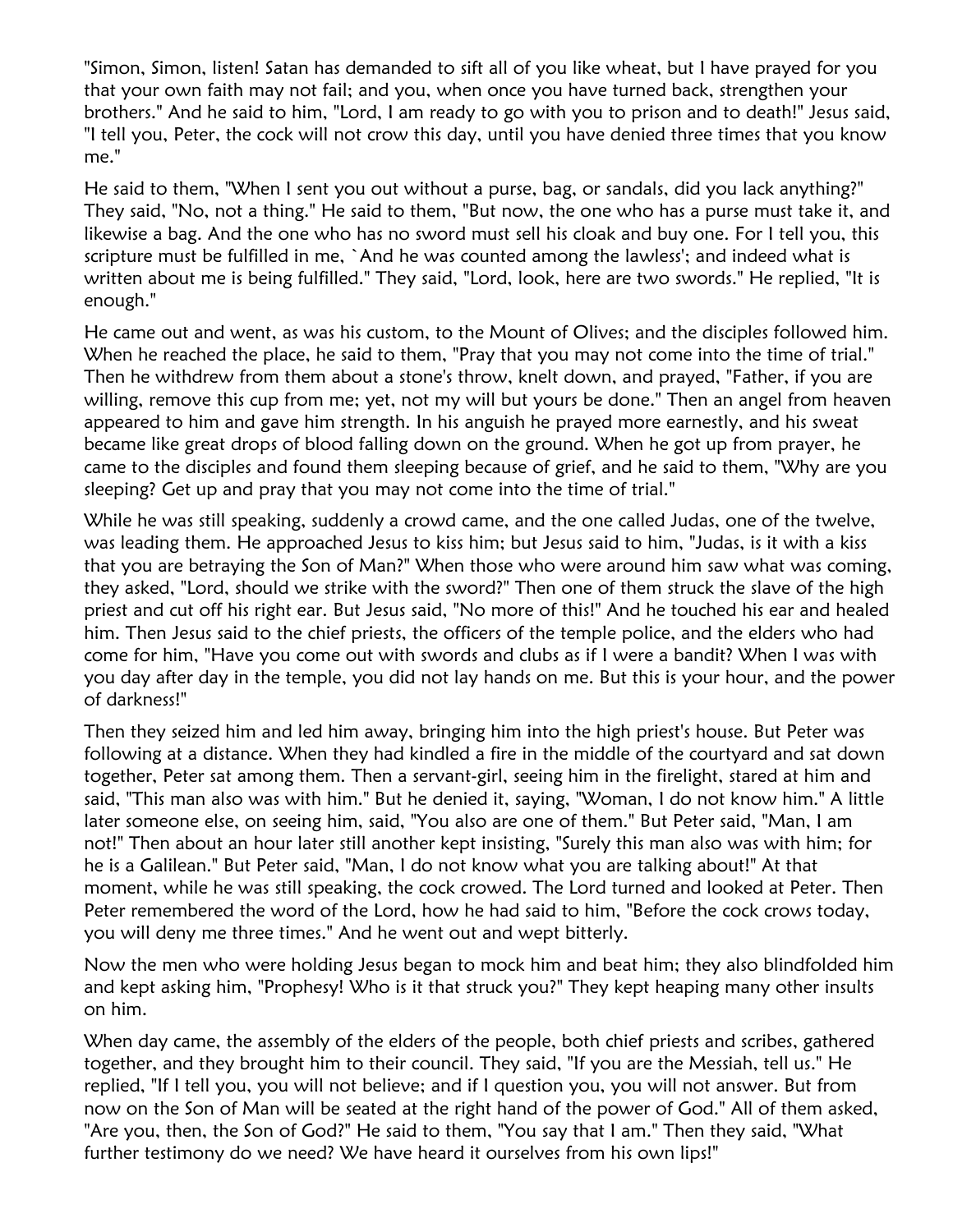Then the assembly rose as a body and brought Jesus before Pilate. They began to accuse him, saying, "We found this man perverting our nation, forbidding us to pay taxes to the emperor, and saying that he himself is the Messiah, a king." Then Pilate asked him, "Are you the king of the Jews?" He answered, "You say so." Then Pilate said to the chief priests and the crowds, "I find no basis for an accusation against this man." But they were insistent and said, "He stirs up the people by teaching throughout all Judea, from Galilee where he began even to this place."

When Pilate heard this, he asked whether the man was a Galilean. And when he learned that he was under Herod's jurisdiction, he sent him off to Herod, who was himself in Jerusalem at that time. When Herod saw Jesus, he was very glad, for he had been wanting to see him for a long time, because he had heard about him and was hoping to see him perform some sign. He questioned him at some length, but Jesus gave him no answer. The chief priests and the scribes stood by, vehemently accusing him. Even Herod with his soldiers treated him with contempt and mocked him; then he put an elegant robe on him, and sent him back to Pilate. That same day Herod and Pilate became friends with each other; before this they had been enemies.

Pilate then called together the chief priests, the leaders, and the people, and said to them, "You brought me this man as one who was perverting the people; and here I have examined him in your presence and have not found this man guilty of any of your charges against him. Neither has Herod, for he sent him back to us. Indeed, he has done nothing to deserve death. I will therefore have him flogged and release him."

Then they all shouted out together, "Away with this fellow! Release Barabbas for us!" (This was a man who had been put in prison for an insurrection that had taken place in the city, and for murder.) Pilate, wanting to release Jesus, addressed them again; but they kept shouting, "Crucify, crucify him!" A third time he said to them, "Why, what evil has he done? I have found in him no ground for the sentence of death; I will therefore have him flogged and then release him." But they kept urgently demanding with loud shouts that he should be crucified; and their voices prevailed. So Pilate gave his verdict that their demand should be granted. He released the man they asked for, the one who had been put in prison for insurrection and murder, and he handed Jesus over as they wished.

As they led him away, they seized a man, Simon of Cyrene, who was coming from the country, and they laid the cross on him, and made him carry it behind Jesus. A great number of the people followed him, and among them were women who were beating their breasts and wailing for him. But Jesus turned to them and said, "Daughters of Jerusalem, do not weep for me, but weep for yourselves and for your children. For the days are surely coming when they will say, 'Blessed are the barren, and the wombs that never bore, and the breasts that never nursed.' Then they will begin to say to the mountains, 'Fall on us'; and to the hills, 'Cover us.' For if they do this when the wood is green, what will happen when it is dry?" Two others also, who were criminals, were led away to be put to death with him. *Please Stand*. When they came to the place that is called The Skull, they crucified Jesus there with the criminals, one on his right and one on his left. Then Jesus said, "Father, forgive them; for they do not know what they are doing." And they cast lots to divide his clothing. And the people stood by, watching; but the leaders scoffed at him, saying, "He saved others; let him save himself if he is the Messiah of God, his chosen one!" The soldiers also mocked him, coming up and offering him sour wine, and saying, "If you are the King of the Jews, save yourself!" There was also an inscription over him, "This is the King of the Jews."

One of the criminals who were hanged there kept deriding him and saying, "Are you not the Messiah? Save yourself and us!" But the other rebuked him, saying, "Do you not fear God, since you are under the same sentence of condemnation? And we indeed have been condemned justly, for we are getting what we deserve for our deeds, but this man has done nothing wrong." Then he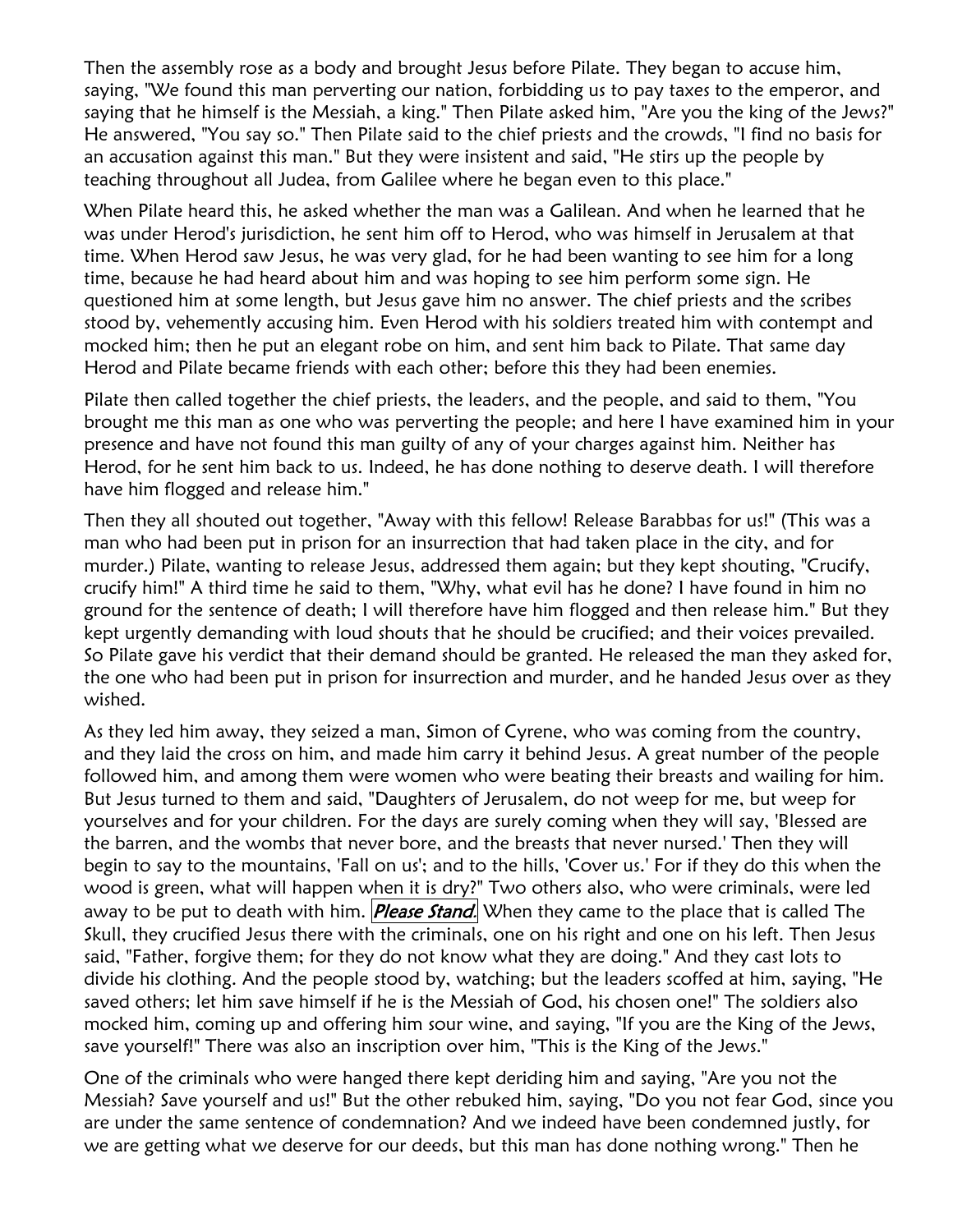said, "Jesus, remember me when you come into your kingdom." He replied, "Truly I tell you, today you will be with me in Paradise."

It was now about noon, and darkness came over the whole land until three in the afternoon, while the sun's light failed; and the curtain of the temple was torn in two. Then Jesus, crying with a loud voice, said, "Father, into your hands I commend my spirit." Having said this, he breathed his last. **Please kneel as able and observe a moment of silence.** When the centurion saw what had taken place, he praised God and said, "Certainly this man was innocent." And when all the crowds who had gathered there for this spectacle saw what had taken place, they returned home, beating their breasts. But all his acquaintances, including the women who had followed him from Galilee, stood at a distance, watching these things.

Now there was a good and righteous man named Joseph, who, though a member of the council, had not agreed to their plan and action. He came from the Jewish town of Arimathea, and he was waiting expectantly for the kingdom of God. This man went to Pilate and asked for the body of Jesus. Then he took it down, wrapped it in a linen cloth, and laid it in a rock-hewn tomb where no one had ever been laid. It was the day of Preparation, and the sabbath was beginning. The women who had come with him from Galilee followed, and they saw the tomb and how his body was laid. Then they returned, and prepared spices and ointments. On the sabbath they rested according to the commandment.

(Silent meditation.)

| Gordon<br>Nanci |
|-----------------|
|                 |

The Nicene Creed (Congregation)

Officiant: Please join me in saying the Nicene Creed. People: We believe in one God, the Father, the Almighty, maker of heaven and earth, of all that is, seen and unseen.

We believe in one Lord, Jesus Christ, the only Son of God, eternally begotten of the Father, God from God, Light from Light, true God from true God, begotten, not made, of one Being with the Father. Through him all things were made. For us and for our salvation he came down from heaven: by the power of the Holy Spirit he became incarnate from the Virgin Mary, and was made man. For our sake he was crucified under Pontius Pilate; he suffered death and was buried. On the third day he rose again in accordance with the Scriptures; he ascended into heaven and is seated at the right hand of the Father. He will come again in glory to judge the living and the dead, and his kingdom will have no end. We believe in the Holy Spirit, the Lord, the giver of life, who proceeds from the

Father and the Son. With the Father and the Son he is worshiped and glorified. He has spoken through the Prophets. We believe in one holy catholic and apostolic Church. We acknowledge one baptism for the forgiveness of sins. We look for the resurrection of the dead, and the life of the world to come. Amen.

Intercession Prayers and Confession

| (Silence) | Reader: In peace, we pray to you, Lord God.                                                                                            |
|-----------|----------------------------------------------------------------------------------------------------------------------------------------|
|           | Reader: For all people in their daily life and work;<br>People: For our families, friends, and neighbors, and for those who are alone. |
|           | Reader: For this community, the nation, and the world;                                                                                 |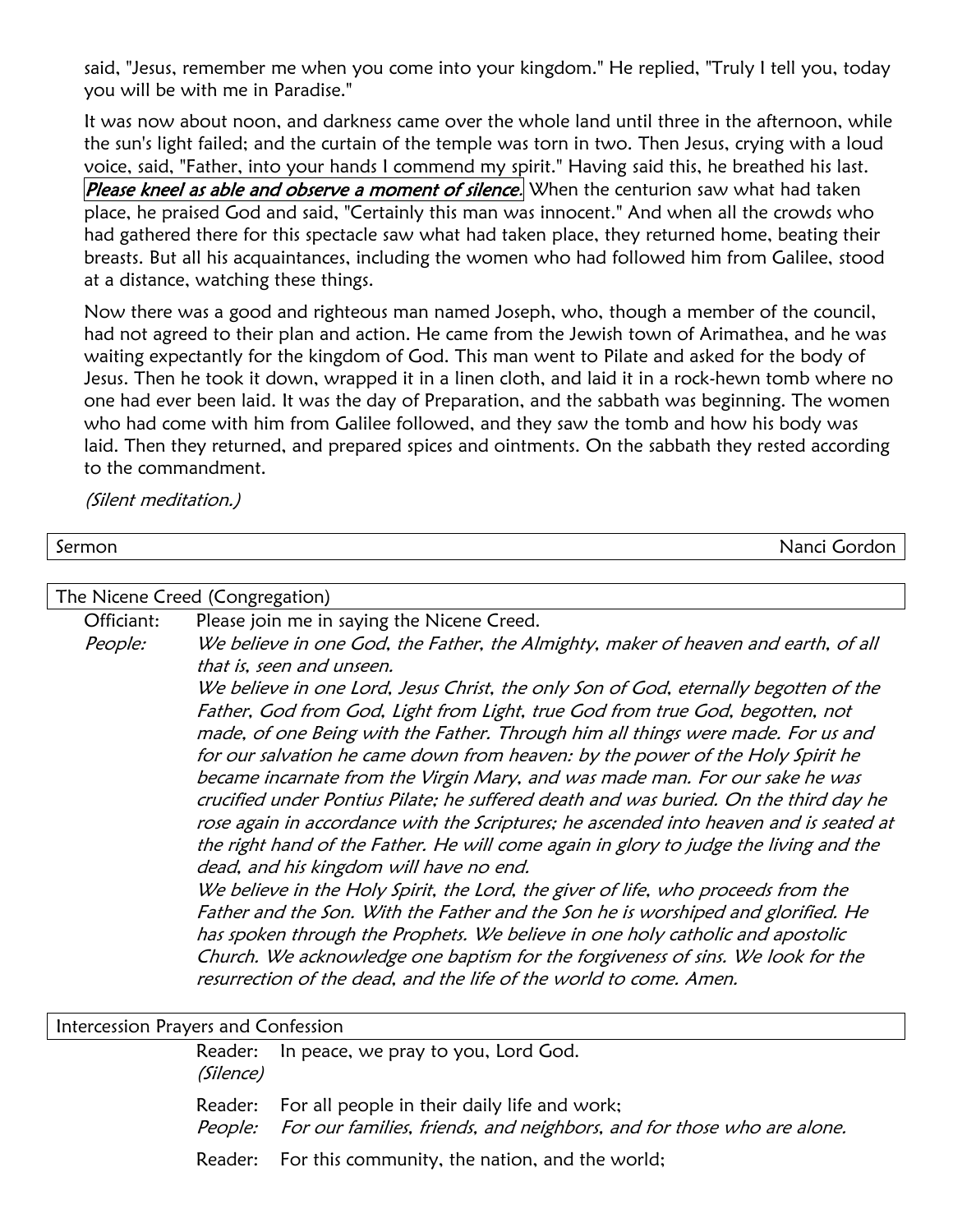People: For all who work for justice, freedom, and peace.

Reader: For the just and proper use of your creation; People: For the victims of hunger, fear, injustice, and oppression.

Reader: For all who are in danger, sorrow, or any kind of trouble; People: For those who minister to the sick, the friendless, and the needy.

Reader: For the peace and unity of the Church of God;

People: For all who proclaim the Gospel, and all who seek the Truth.

Reader: We pray for The Church of North India (United); St. Luke's Episcopal Mission, Fair Haven; the Rev. Melanie Combs. We pray also for Justin, Archbishop of Canterbury, Michael, our Presiding Bishop, Shannon, our Bishop, and Sarah, our priest. We pray for all bishops and other ministers. People: For all who serve God in his Church.

Reader: We pray for the special needs and concerns of this congregation. We remember those in need of special prayers: Nancy, Harriet, Shannon and Brian, Eli, Linda, Martin, Scott, Paige & Minerva, Jason & Nastia, and the Koskiakova family, Lyssa & Andrew. Hear us, Lord;

People: For your mercy is great.

Reader: We thank you, Lord, for all the blessings of this life. We pray for parishioners celebrating birthdays and anniversaries: especially Christopher & Deborah Creed, Elizabeth Franzoni, Randi Ray, Jonathan Morgan, Keri Franzoni, Olivia Pol. We will exalt you, O God our King;

People: And praise your Name for ever and ever.

Reader: We pray for all who have died, that they may have a place in your eternal kingdom. Lord, let your loving-kindness be upon them; People: Who put their trust in you.

Celebrant: O God, you made us in your own image and redeemed us through Jesus your Son: Look with compassion on the whole human family; take away the arrogance and hatred which infect our hearts; break down the walls that separate us; unite us in bonds of love; and work through our struggle and confusion to accomplish your purposes on earth; that, in your good time, all nations and races may serve you in harmony around your heavenly throne; through Jesus Christ our Lord. Amen.

## The Confession and Absolution

Officiant: Let us confess our sins against God and our neighbor.

- All: Most merciful God, we confess that we have sinned against you in thought, word, and deed, by what we have done, and by what we have left undone. We have not loved you with our whole heart; we have not loved our neighbors as ourselves. We are truly sorry and we humbly repent. For the sake of your Son Jesus Christ, have mercy on us and forgive us; that we may delight in your will, and walk in your ways, to the glory of your Name. Amen.
- Officiant: Almighty God have mercy on you, forgive you all your sins through our Lord Jesus Christ, strengthen you in all goodness, and by the power of the Holy Spirit keep you in eternal life. Amen.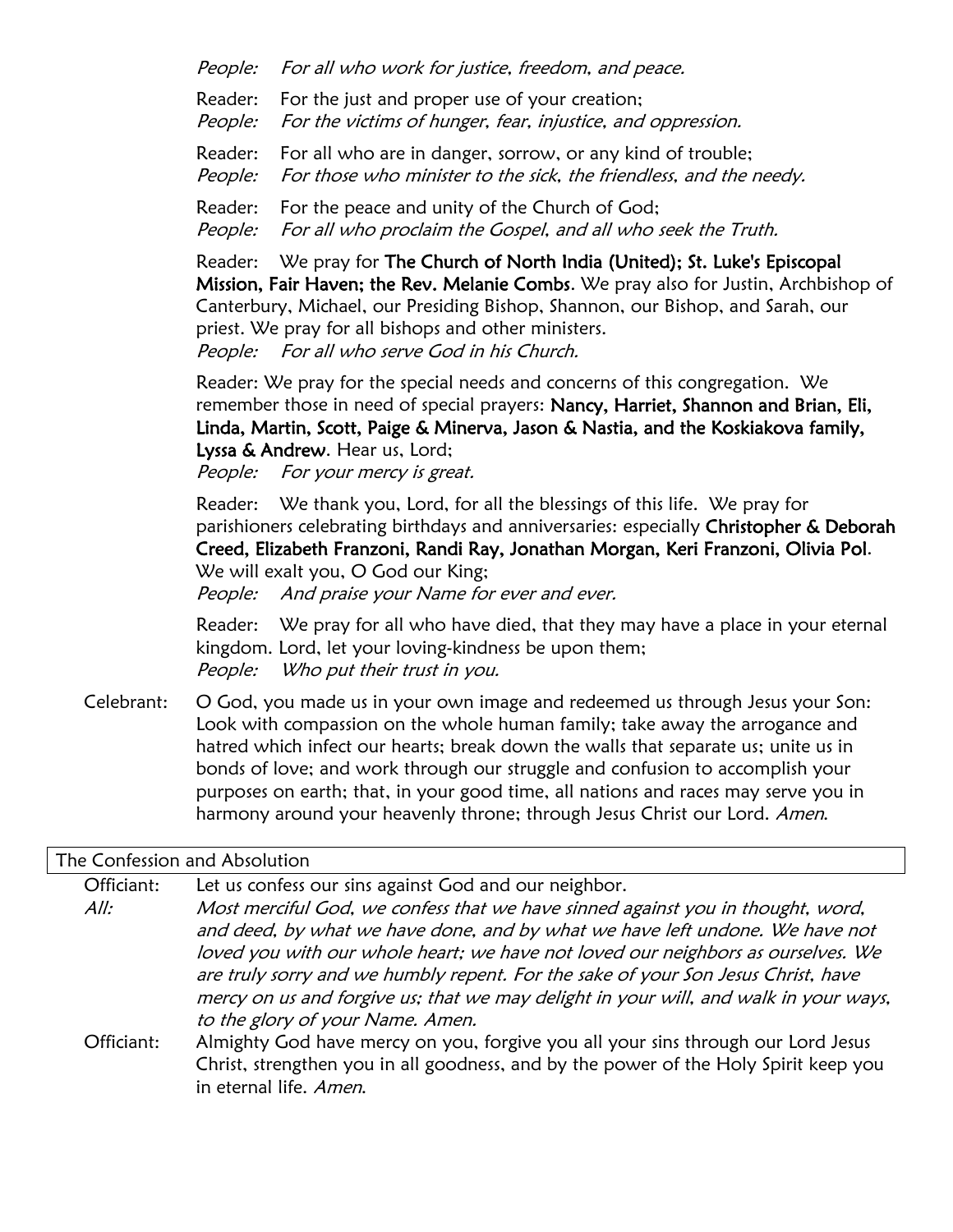## The Peace

| Officiant: | The peace of the Lord be always with you. |
|------------|-------------------------------------------|
| People:    | And also with you.                        |

## Announcements

Thank you for your financial commitment to the life of Trinity Church. Your gift helps our church family spread God's love and joy in the world! Offering plates are located at the top of the center aisle on the way to the altar as well as near the center exit doors.

| <b>Offertory Anthem</b> | And no bird sang                                                                        | Douglas E. Wagner |  |  |  |  |
|-------------------------|-----------------------------------------------------------------------------------------|-------------------|--|--|--|--|
| The Holy Communion      |                                                                                         |                   |  |  |  |  |
| The Great Thanksgiving  |                                                                                         |                   |  |  |  |  |
| Celebrant:              | The Lord be with you.                                                                   |                   |  |  |  |  |
| People:                 | And also with you.                                                                      |                   |  |  |  |  |
| Celebrant:              | Lift up your hearts.                                                                    |                   |  |  |  |  |
| People:                 | We lift them to the Lord.                                                               |                   |  |  |  |  |
| Celebrant:              | Let us give thanks to the Lord our God.                                                 |                   |  |  |  |  |
| People:                 | It is right to give God thanks and praise.                                              |                   |  |  |  |  |
| Celebrant:              | It is right, and a good and joyful thing, always and everywhere to give thanks to you,  |                   |  |  |  |  |
|                         | Father Almighty, Creator of heaven and earth, through Jesus Christ our Lord. For our    |                   |  |  |  |  |
|                         | sins he was lifted high upon the cross, that he might draw the whole world to           |                   |  |  |  |  |
|                         | himself; and, by his suffering and death, he became the source of eternal salvation for |                   |  |  |  |  |
|                         | all who put their trust in him. Therefore we praise you, joining our voices with Angels |                   |  |  |  |  |
|                         | and Archangels and with all the company of heaven, who for ever sing this hymn to       |                   |  |  |  |  |
|                         | proclaim the glory of your Name:                                                        |                   |  |  |  |  |
| Constrat                |                                                                                         |                   |  |  |  |  |

### Sanctus

All: Holy, Holy, Holy Lord, God of power and might, heaven and earth are full of your glory. Hosanna in the highest. Blessed is he who comes in the name of the Lord. Hosanna in the highest.

## Eucharistic Prayer B (People stand or kneel as able.)

Celebrant: We give thanks to you, O God, for the goodness and love which you have made known to us in creation; in the calling of Israel to be your people; in your Word spoken through the prophets; and above all in the Word made flesh, Jesus, your Son. For in these last days you sent him to be incarnate from the Virgin Mary, to be the Savior and Redeemer of the world. In him, you have delivered us from evil, and made us worthy to stand before you. In him, you have brought us out of error into truth, out of sin into righteousness, out of death into life.

> On the night before he died for us, our Lord Jesus Christ took bread; and when he had given thanks to you, he broke it, and gave it to his disciples, and said,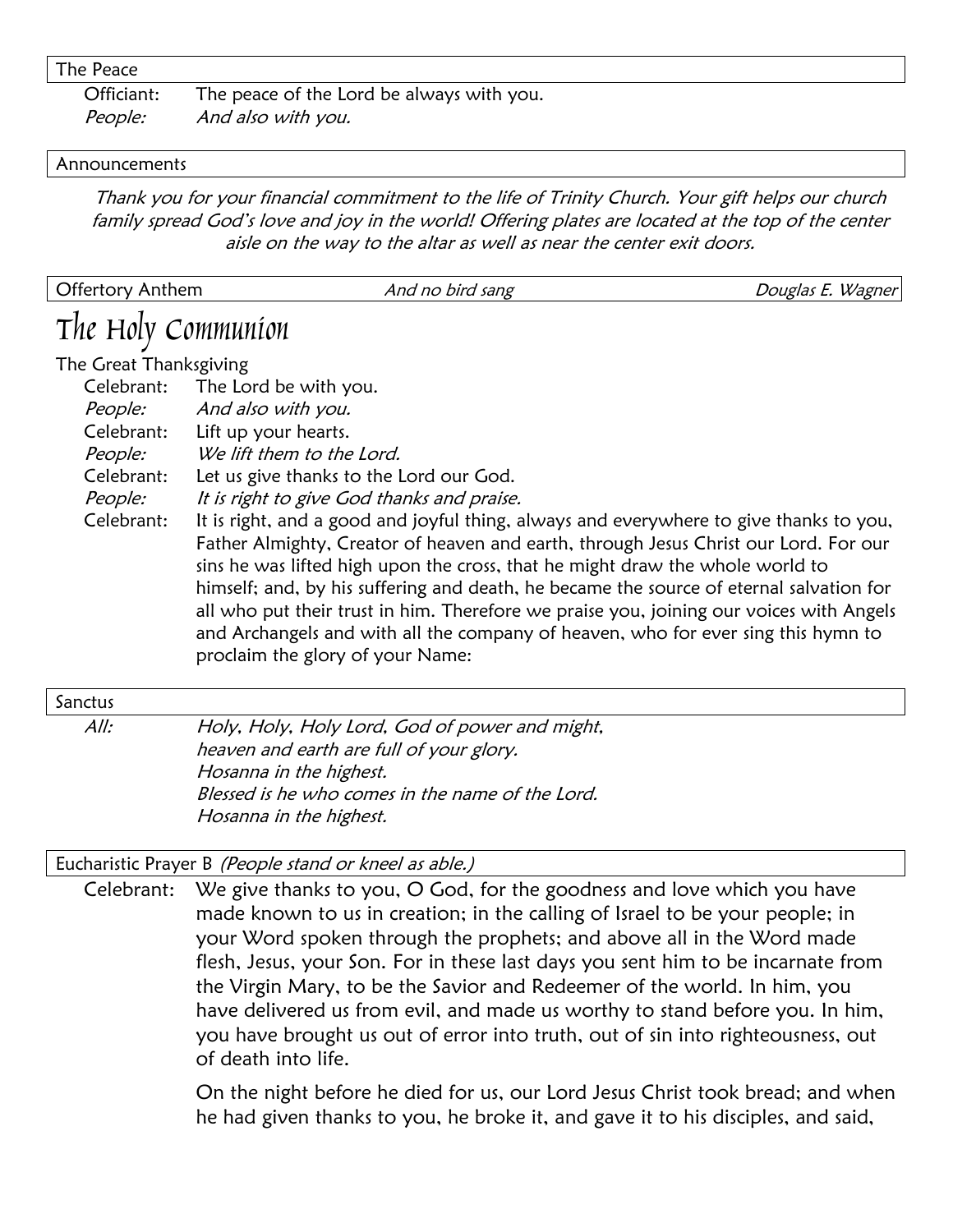"Take, eat: This is my Body, which is given for you. Do this for the remembrance of me."

After supper he took the cup of wine; and when he had given thanks, he gave it to them, and said, "Drink this, all of you: This is my Blood of the new Covenant, which is shed for you and for many for the forgiveness of sins. Whenever you drink it, do this for the remembrance of me."

Therefore, according to his command, O Father, All: We remember his death, We proclaim his resurrection, We await his coming in glory;

Celebrant: And we offer our sacrifice of praise and thanksgiving to you, O Lord of all; presenting to you, from your creation, this bread and this wine.

> We pray you, gracious God, to send your Holy Spirit upon these gifts that they may be the Sacrament of the Body of Christ and his Blood of the new Covenant. Unite us to your Son in his sacrifice, that we may be acceptable through him, being sanctified by the Holy Spirit. In the fullness of time, put all things in subjection under your Christ, and bring us to that heavenly country where, with all your saints, we may enter the everlasting heritage of your sons and daughters; through Jesus Christ our Lord, the firstborn of all creation, the head of the Church, and the author of our salvation.

> By him, and with him, and in him, in the unity of the Holy Spirit all honor and glory is yours, Almighty Father, now and for ever. AMEN.

| The Lord's Prayer  |                                                                                                                                                                                                                                                                                                                                                                                                                                                                                                                |  |
|--------------------|----------------------------------------------------------------------------------------------------------------------------------------------------------------------------------------------------------------------------------------------------------------------------------------------------------------------------------------------------------------------------------------------------------------------------------------------------------------------------------------------------------------|--|
| Celebrant:<br>All: | And now, as our Savior Christ has taught us, we are bold to say,<br>Our Father, who art in heaven, hallowed be thy Name, thy kingdom come, thy will<br>be done, on earth as it is in heaven. Give us this day our daily bread. And forgive us<br>our trespasses, as we forgive those who trespass against us. And lead us not into<br>temptation, but deliver us from evil. For thine is the kingdom, and the power, and<br>the glory, for ever and ever. Amen.                                                |  |
| The Fraction       |                                                                                                                                                                                                                                                                                                                                                                                                                                                                                                                |  |
| Celebrant:         | Christ our Passover is sacrificed for us.                                                                                                                                                                                                                                                                                                                                                                                                                                                                      |  |
| People:            | Therefore, let us keep the feast.                                                                                                                                                                                                                                                                                                                                                                                                                                                                              |  |
| The Invitation     |                                                                                                                                                                                                                                                                                                                                                                                                                                                                                                                |  |
| Celebrant:         | The Gifts of God for the People of God. Take them in remembrance that Christ died<br>for you, and feed on him in your hearts by faith, with thanksgiving.                                                                                                                                                                                                                                                                                                                                                      |  |
|                    | All may come up the center aisle to receive Communion. Alert an usher if you wish to receive<br>communion in your seat. The priest will distribute the bread and the wine in "kits" that we will<br>consume together once all are served. Those wishing to receive a blessing instead of Communion are<br>invited to cross their arms as a signal to the priest. Also, for various reasons, some opt to receive<br>communion in "one kind" i.e. only the bread or only the wine. Communion in "one kind" still |  |

constitutes the full receipt of Communion. Let those serving Communion know if this is your preference upon arrival to the railing.